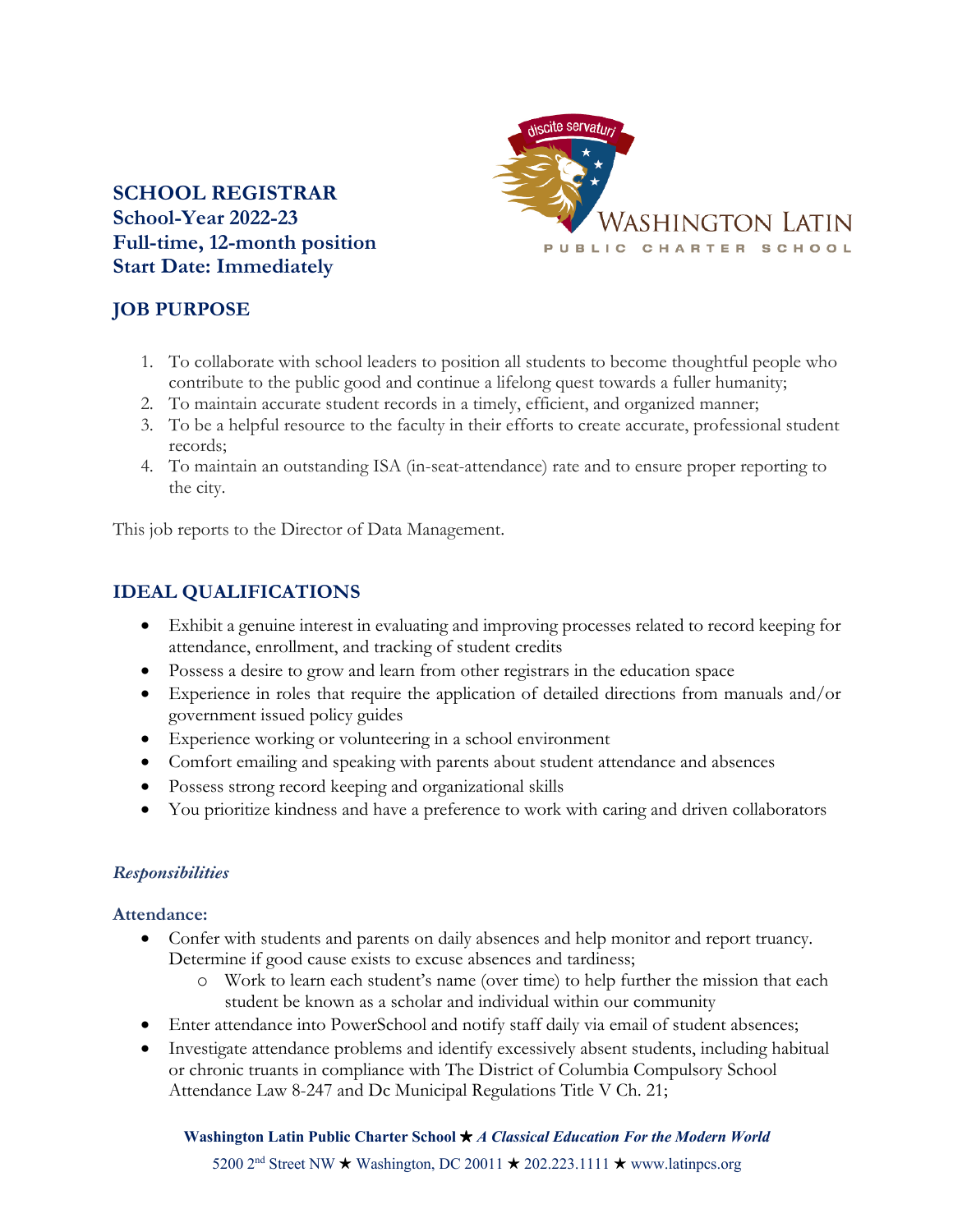### **Student Records:**

- Maintain and update students' permanent records in the Middle and Upper Schools;
- Work with school Principals to track credit accumulation and monitor which students are on/off track for graduation
	- o Prepare student cumulative files for review by the Public Charter School Board (PCSB);
	- o Certify Diplomas
- Generate Progress Reports and Report Cards for the Middle and Upper Schools in a timely fashion;
- Create class lists, homeroom lists, grade lists, Honor Roll lists, and other academic records for the Middle and Upper Schools;
- Create, maintain, and distribute transcripts for the Middle and Upper Schools;
- Coordinate and administer major mailings for the Middle and Upper Schools

### **Enrollment:**

- Support the Enrollment Team in processing new and returning student enrollment documents;
- Support the Principal and Enrollment Team during the enrollment audit process.

### **School Scheduling**:

• Support and enter student, faculty, and classroom scheduling for both the Middle and Upper Schools;

### **Other Responsibilities:**

- Proctor a study hall for both semesters and occasionally substitute for classes as needed at the discretion of the Principal;
- Record and track community service hours;
- Coordinate the ordering of Kids Ride Free Cards for students;
- Conduct other activities at the direction of the school Principals and Director of Data Management, including help with data, compliance and assessments;
- Provide daily front desk coverage, generally an hour a day;
- COVID Contact Tracer: work with Director of Operations to investigate and contact positive cases and close contacts, and report them to DOH

## **WHO YOU ARE**

You are a master of your field, a curious lifelong learner, and someone who loves working with and for kids. Additionally, you consistently do the following:

## **For Students**

- Manage and appreciate students;
- Create and maintain a respectful, orderly, safe environment in which academic inquiry is highly valued and ideas are freely explored;
- Support and enforce the School's Anti-Bullying Policy;
- Establish and consistently administer high academic and personal expectations for students;
- Hold oneself to the same standards to which one holds students.

### **Washington Latin Public Charter School** !"*A Classical Education For the Modern World*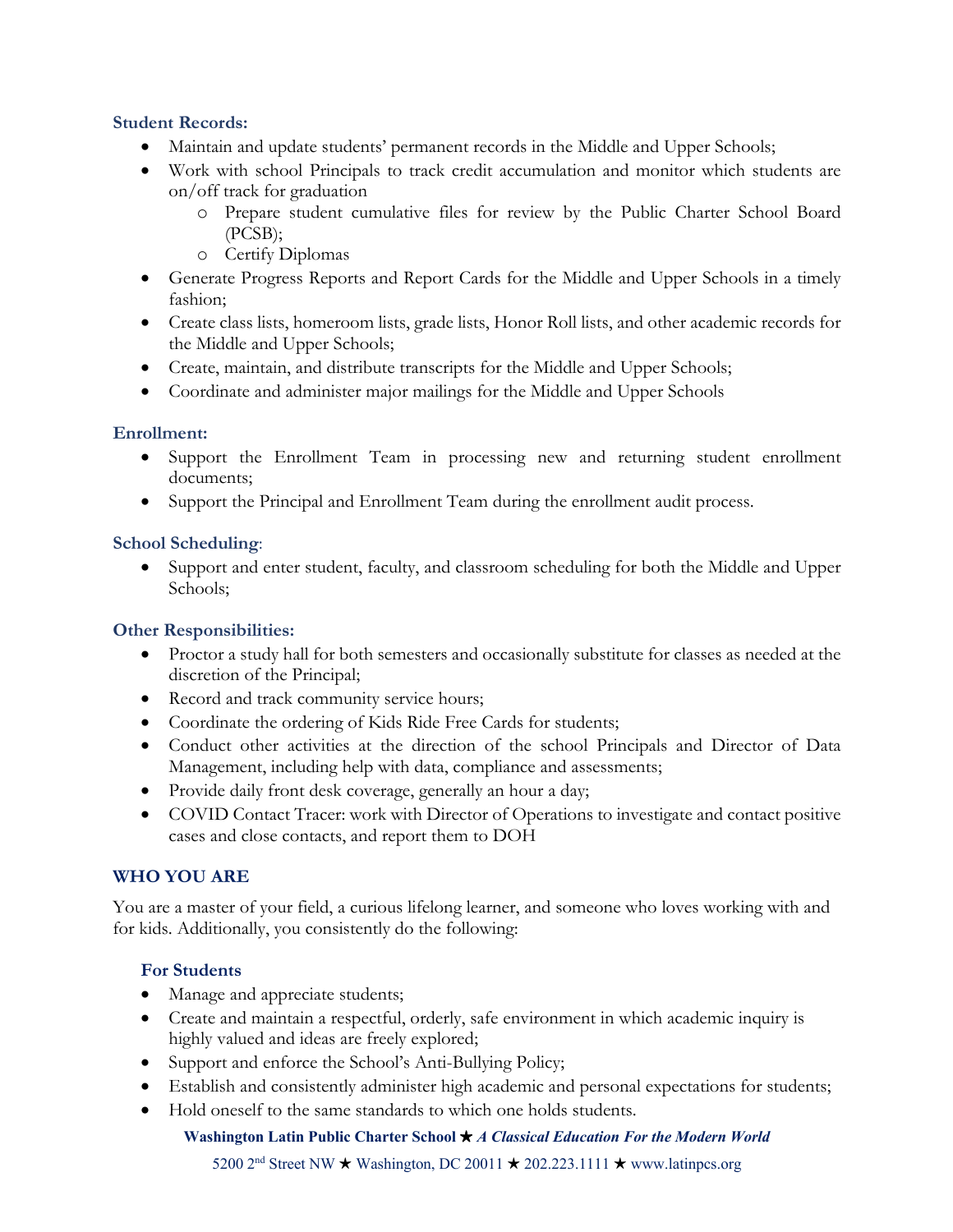### **For Colleagues and Administrators**

- Be respectful of one's colleagues and administrators in word and deed;
- Play a role at all times in maintaining a school atmosphere of civility, decency, and respect among students, faculty, and administrators;
- Be present at as many after-school activities as possible;
- Discuss any complaints with those directly involved;
- Participate fully in all faculty meetings;
- Assist with admission visits as needed;
- Be responsible with the limited resources of the school;
- Fulfill the responsibilities and conditions of employment detailed in the Faculty Handbook;
- Substitute for colleagues whenever necessary;
- Alert the administration about any contentious interactions with students or parents.

### **For Parents**

- Recognize the partnership between school and home as a crucial component of a student's experience in school;
- Respond to all parent phone calls and emails in a timely, courteous manner;
- Present oneself as a professional at all times;
- Work with parent volunteers;
- Alert the administration about any contentious interactions with parents.

### **For Oneself**

- Actively pursue professional development opportunities;
- Join all relevant education organizations for one's continued growth;
- Discuss with your supervising administrator any particular conditions that could make; life at WLPCS more enjoyable and productive;
- As much as possible, maintain some healthy balance of professional and personal time.

### **WHO WE ARE**

Washington Latin is a liberal arts, college preparatory school with a classical mission serving 700 students in grades 5-12 from across the District of Columbia. We believe that all students deserve a quality education that goes beyond preparation and focuses on developing knowledge, understanding and humanity. Ours is a school where words matter, ideas matter, and people matter.

Our school is grounded in the following essential characteristics, which shape the Washington Latin experience for our faculty, students, and families:

§ **Classical Mission –** Our model brings together timeless truths from antiquity with the study of contemporary issues through a broad liberal arts curriculum, aimed at helping our students develop both their autonomy as individuals and their commitment to the common good. We ask students to consider moral issues across every subject and grade, particularly through regular Socratic seminars that help them to develop informed, reasoned and flexible opinions. This ability to engage in civil debate is a keystone of our democratic society and thus an important element of our program.